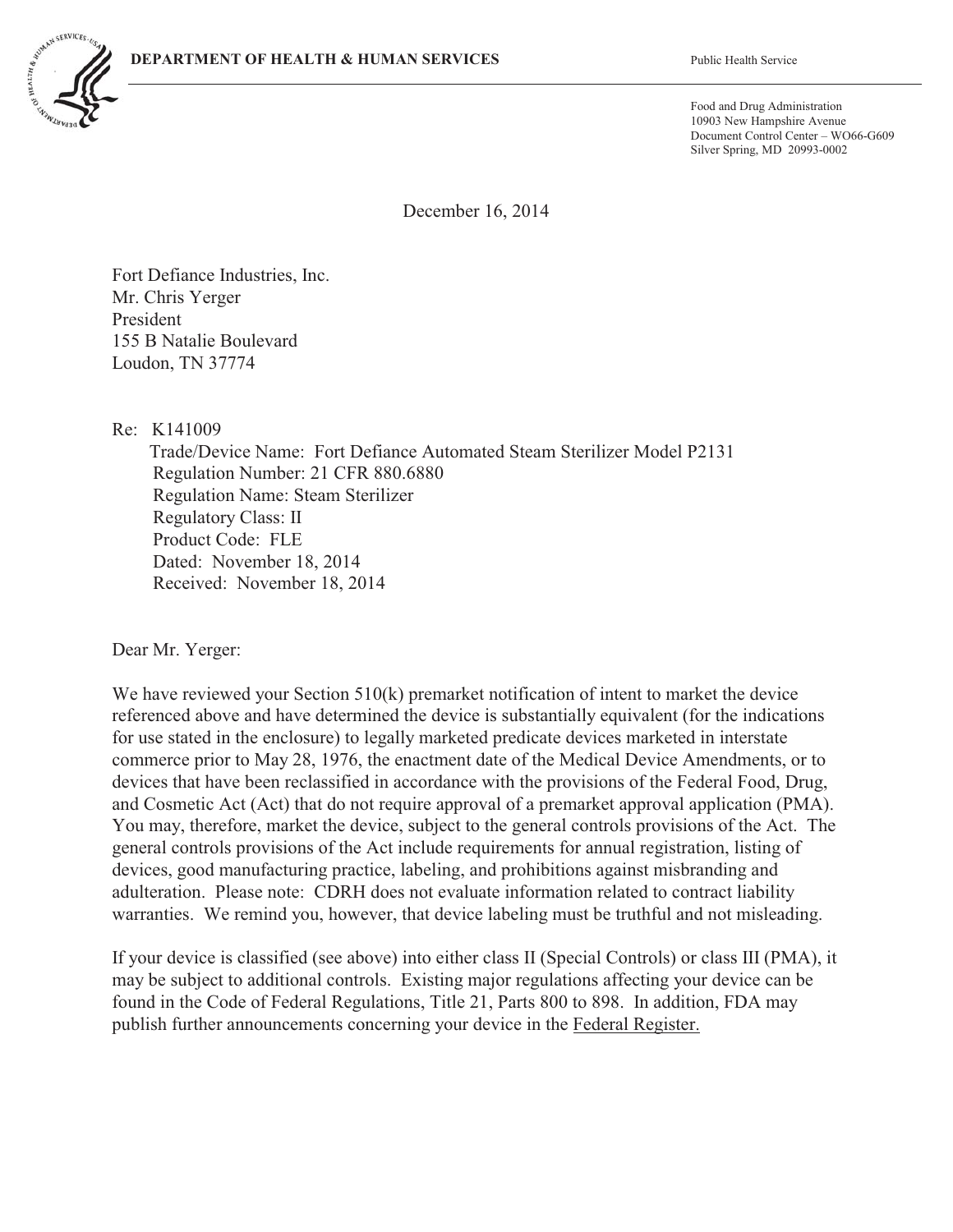Page 2 – Mr. Yerger

Please be advised that FDA's issuance of a substantial equivalence determination does not mean that FDA has made a determination that your device complies with other requirements of the Act or any Federal statutes and regulations administered by other Federal agencies. You must comply with all the Act's requirements, including, but not limited to: registration and listing (21 CFR Part 807); labeling (21 CFR Part 801); medical device reporting (reporting of medical device-related adverse events) (21 CFR 803); good manufacturing practice requirements as set forth in the quality systems (QS) regulation (21 CFR Part 820); and if applicable, the electronic product radiation control provisions (Sections 531-542 of the Act); 21 CFR 1000-1050.

If you desire specific advice for your device on our labeling regulation (21 CFR Part 801), please contact the Division of Small Manufacturers, International and Consumer Assistance at its tollfree number (800) 638-2041 or (301) 796-7100 or at its Internet address http://www.fda.gov/MedicalDevices/ResourcesforYou/Industry/default.htm. Also, please note the regulation entitled, "Misbranding by reference to premarket notification" (21CFR Part 807.97). For questions regarding the reporting of adverse events under the MDR regulation (21 CFR Part 803), please go to http://www.fda.gov/MedicalDevices/Safety/ReportaProblem/default.htm for the CDRH's Office of Surveillance and Biometrics/Division of Postmarket Surveillance.

You may obtain other general information on your responsibilities under the Act from the Division of Small Manufacturers, International and Consumer Assistance at its toll-free number (800) 638-2041 or (301) 796-7100 or at its Internet address http://www.fda.gov/MedicalDevices/ResourcesforYou/Industry/default.htm.

Sincerely yours,

Tejashri Purohit-Sheth, M.D. **Clinical Deputy Director**

**Tejashri Purohit-Sheth, M.D. DAGRID/ODE/CDRH FOR**

Erin I. Keith, M.S. **Director** Division of Anesthesiology, General Hospital, Respiratory, Infection Control and Dental Devices Office of Device Evaluation Center for Devices and Radiological Health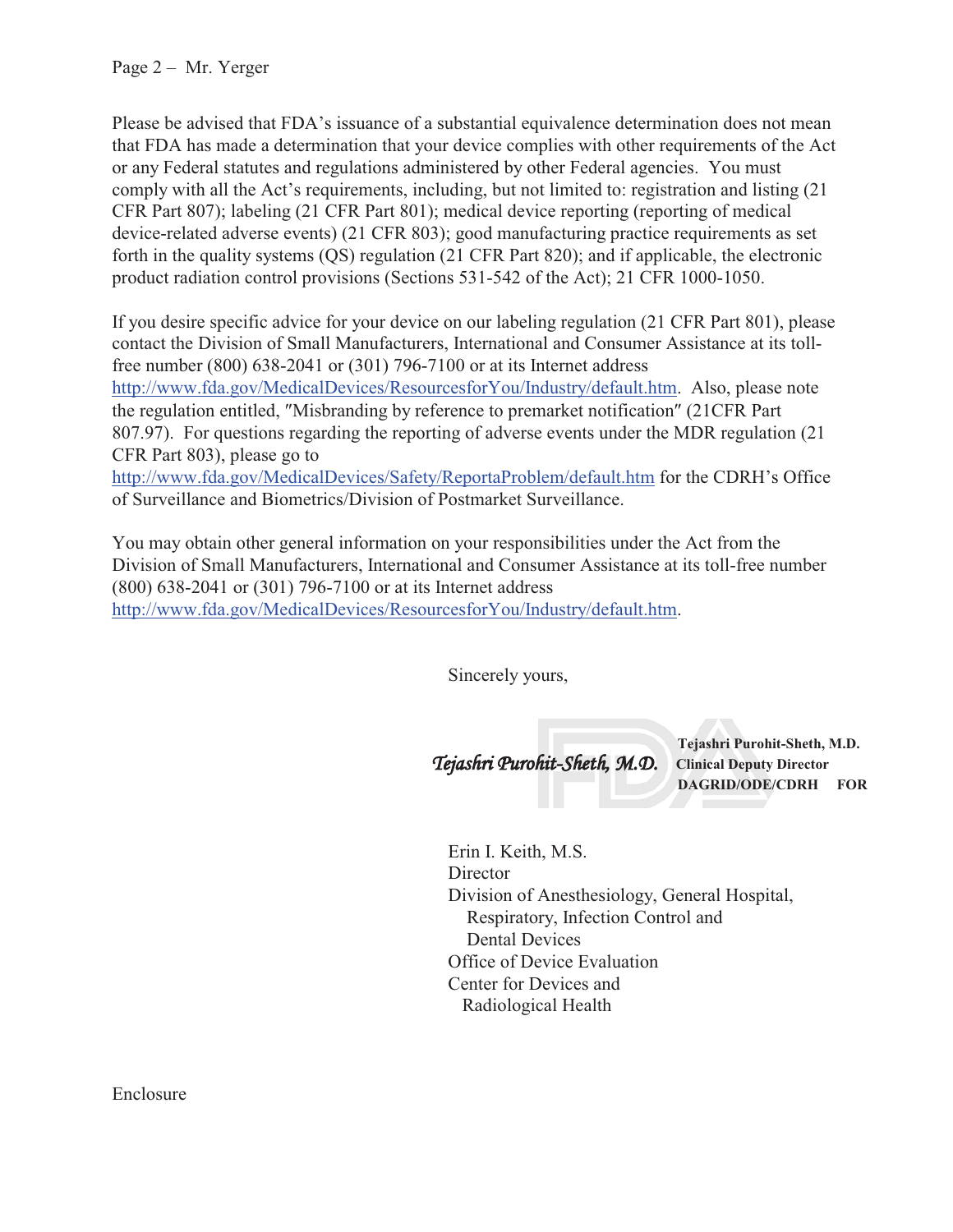# **Indications for Use**

510(k) Number *(if known)* K141009

#### Device Name

Automated Field Steam Sterilizer Model P2131

#### Indications for Use *(Describe)*

The Fort Defiance Industries, Inc. Automated Field Steam Sterilizer Model P2131 is designed for sterilization of porous and non-porous, heat- and moisture-stable materials (e.g., surgical instruments and textiles) used in healthcare facilities. The P2131 sterilizer is a transportable device designed for field use in a variety of austere environments.

| Cycle                      | Recommended<br>Use                                                                  | Maximum<br>Load  | Exposure<br>Temperature<br>$(^{\circ}F/^{\circ}C)$ | Exposure<br>Time (minutes) | Dry Time<br>(minutes) |
|----------------------------|-------------------------------------------------------------------------------------|------------------|----------------------------------------------------|----------------------------|-----------------------|
| Immediate<br>Use<br>(IUSS) | Unwrapped<br>nonporous<br>(e.g., instruments)<br>and porous items in<br>mixed loads | 36 lbs.          | 270/132                                            | $\overline{4}$             | $\boldsymbol{0}$      |
| Textiles                   | Textile packs                                                                       | 3 textile packs* | 270/132                                            | 4                          | $5**$                 |
| Wrapped<br>Instruments     | Wrapped<br>instruments/utensils                                                     | 36 lbs.          | 270/132                                            | 4                          | $20**$                |
| Wrapped<br>Instruments     | Wrapped<br>instruments/utensils                                                     | 36 lbs.          | 270/132                                            | 10                         | $20**$                |
| <b>Bowie-Dick</b><br>Test  | Test                                                                                | <b>NA</b>        | 273/134                                            | 3.5                        | $\boldsymbol{0}$      |
| Vacuum Leak<br>Test        | Test                                                                                | <b>NA</b>        | <b>NA</b>                                          | Test time: 20              | $\boldsymbol{0}$      |

Notes:

\* AAMI standard 16-towel pack (9"x9"x6")

\*\* Dry times default to established standard conditions, but can be manually increased.

Type of Use *(Select one or both, as applicable)*

 $\Box$  Prescription Use (Part 21 CFR 801 Subpart D)  $\Box$  Over-The-Counter Use (21 CFR 801 Subpart C)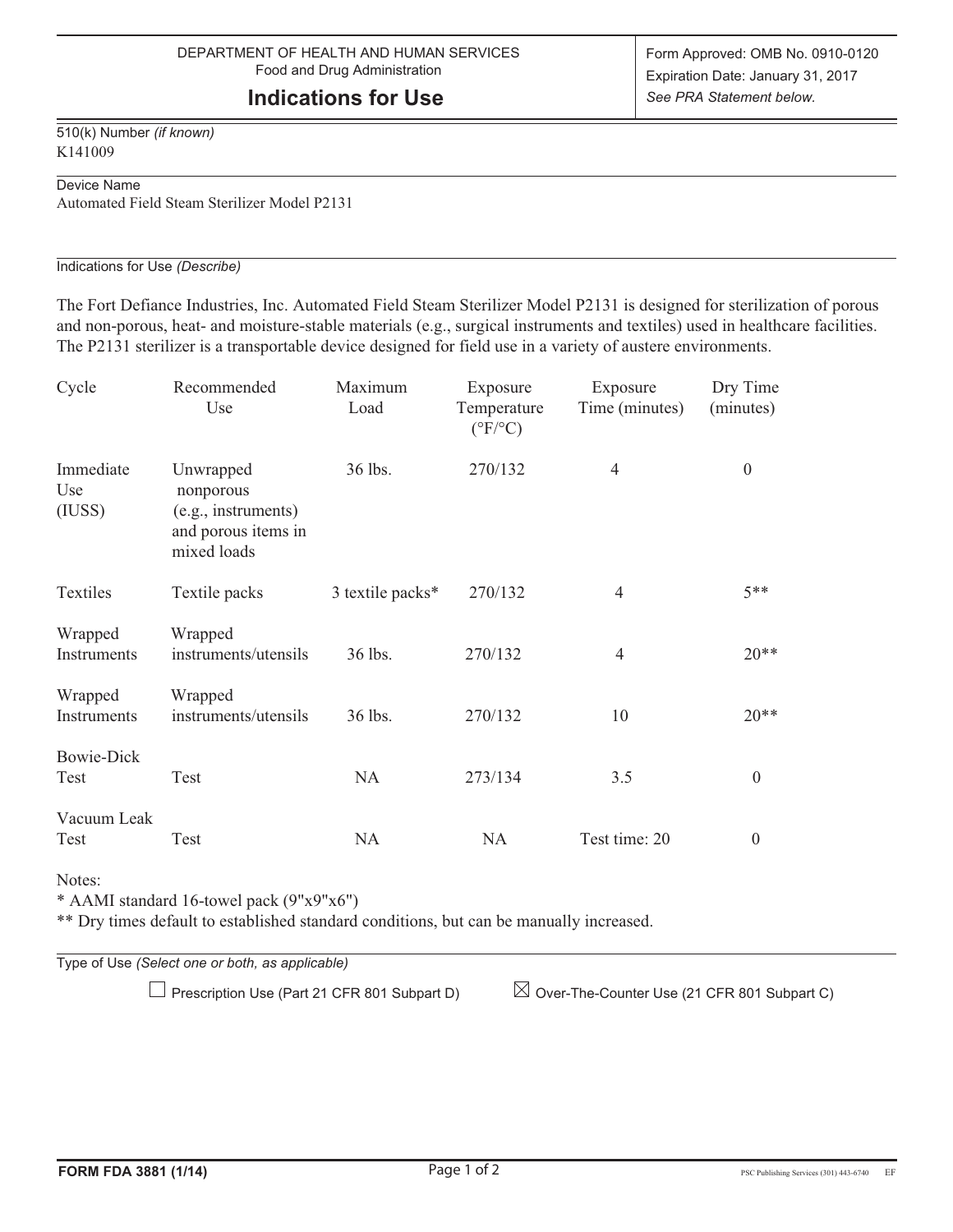**PLEASE DO NOT WRITE BELOW THIS LINE – CONTINUE ON A SEPARATE PAGE IF NEEDED.** 

#### **FOR FDA USE ONLY**

Concurrence of Center for Devices and Radiological Health (CDRH) *(Signature)*

This section applies only to requirements of the Paperwork Reduction Act of 1995.

#### **\*DO NOT SEND YOUR COMPLETED FORM TO THE PRA STAFF EMAIL ADDRESS BELOW.\***

The burden time for this collection of information is estimated to average 79 hours per response, including the time to review instructions, search existing data sources, gather and maintain the data needed and complete and review the collection of information. Send comments regarding this burden estimate or any other aspect of this information collection, including suggestions for reducing this burden, to:

> Department of Health and Human Services Food and Drug Administration Office of Chief Information Officer Paperwork Reduction Act (PRA) Staff *PRAStaff@fda.hhs.gov*

"An agency may not conduct or sponsor, and a person is not required to respond to, a collection of *information unless it displays a currently valid OMB number."*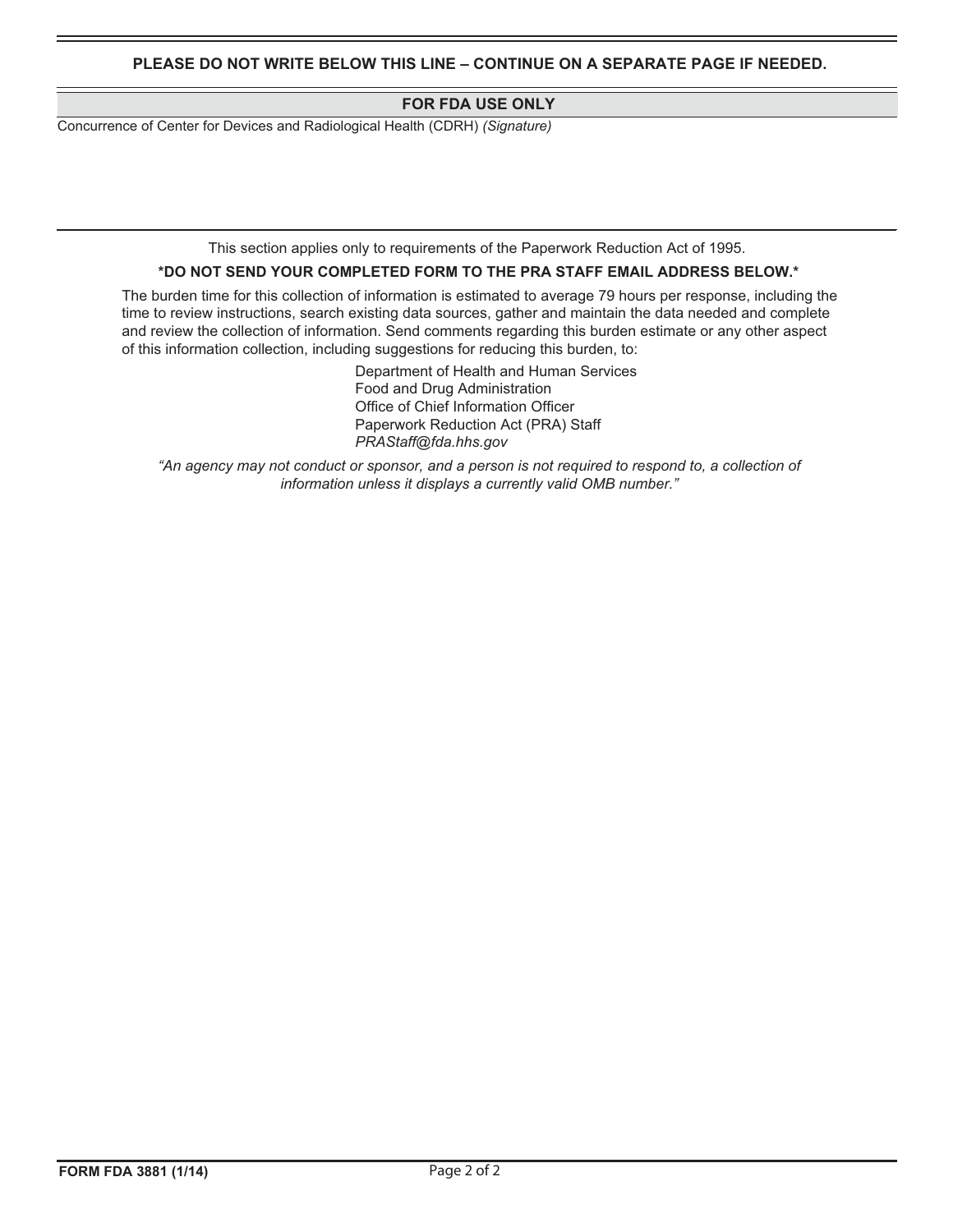

# **510(k) Summary (K141009) For Automated Field Steam Sterilizer Model P2131**

Fort Defiance Industries, Inc. 155 B Natalie Blvd Loudon, TN 37774 Phone: (865) 408-0100 Fax No: (865) 408-0960

Chris Yerger President Fort Defiance Industries, Inc. Phone: 865-408-0100 Fax: 865-408-0960

Submission Date: April 15, 2014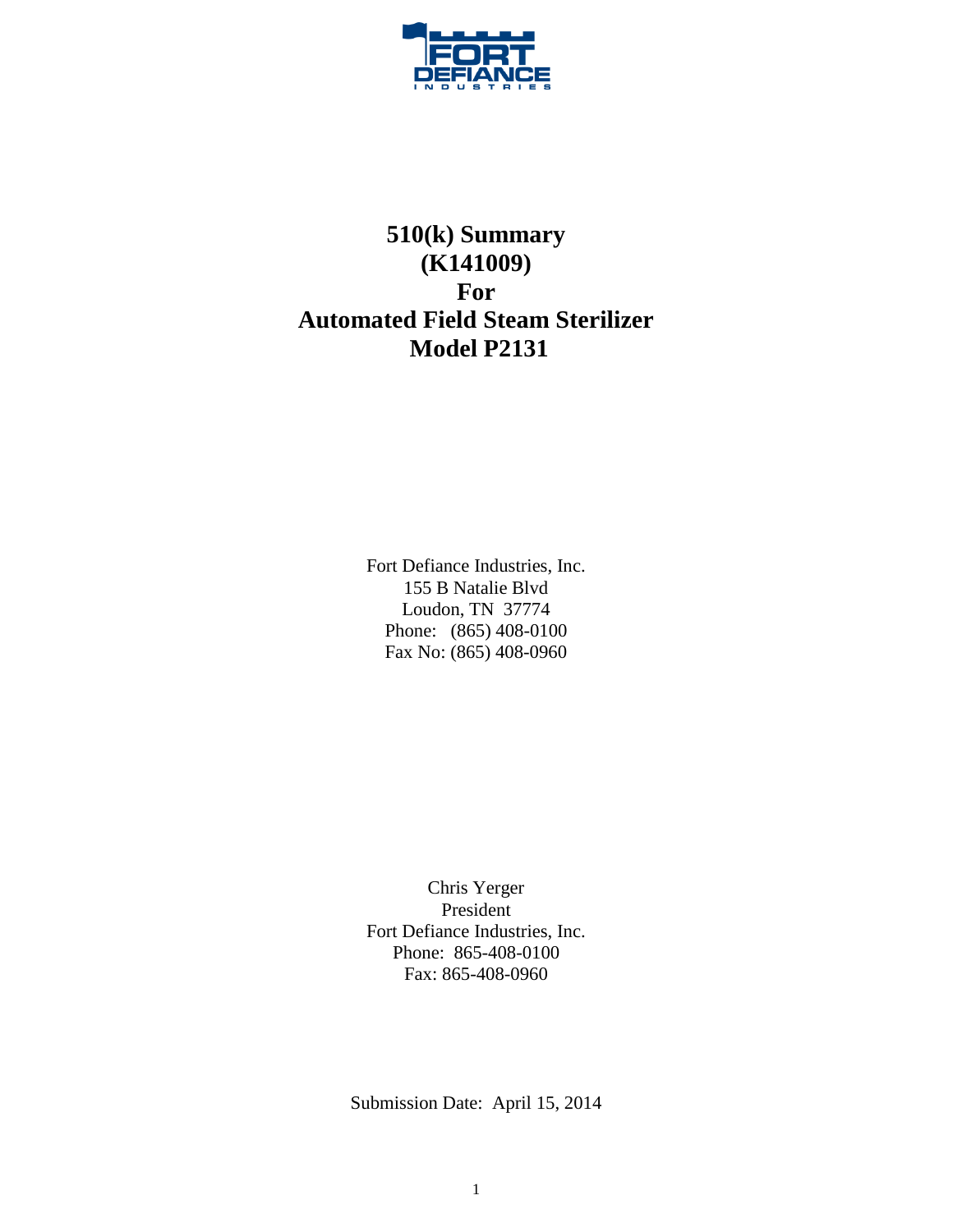

# 1. **Device Name**

| Trade Name:                 | Automated Field Steam Sterilizer                       |
|-----------------------------|--------------------------------------------------------|
| Model Name:                 | P <sub>2</sub> 131                                     |
| Common/usual Name:          | Steam Sterilizer                                       |
| <b>Classification Name:</b> | Steam Sterilizer (21 CFR 880.6880)<br>Product Code FLE |

### 2. **Predicate Device**

K030789, Amsco Century Steam Sterilizer, product code [FLE] cleared March 26, 2003

## 3. **Description of Device**

The Fort Defiance Industries, Inc. model P2131 sterilizer is an automated steam sterilizer designed for sterilization of porous and non-porous, heat- and moisture-stable materials (e.g., surgical instruments and textiles) used in healthcare facilities. The P2131 sterilizer is a transportable device designed for field use in a variety of austere environments.

The P2131 is a pre-vacuum and post-vacuum sterilizer that has a conditioning stage with vacuum air removal before the start of the exposure stage, as well as a post-exposure drying stage that is based on the combined operation of heat plus vacuum. The sterilization agent is steam that is electrically-generated in a jacketed boiler.

The P2131 sterilizer consists of three components that work together as one integrated system. These components are the (1) Sterilizer, (2) Water Recovery System (WRS), and (3) the Sterilizer Water Softener (SWS). The WRS reclaims hot condensate and exhaust steam for re-use by the sterilizer. The WRS also includes a water eductor, which provides the vacuum capability for the pre and post-vac phases of sterilization. The Sterilizer Water Softener (SWS) filters and de-mineralizes the incoming water to prevent scale build-up.

The P2131 is an automated, microprocessor-controlled, prevacuum autoclave. It has a fully-jacketed, horizontal-type pressure vessel. The P2131 is of welded aluminum alloy construction to minimize weight. The chamber assembly, with internal dimensions of 16″ diameter x 36″ long, is supported in a combination frame and endcap assembly to provide rigidity and protection. These endcaps, when closed, completely enclose and protect the sterilizer and its heat source providing the capability to serve as a shipping container. When the endcaps are opened they provide an integral stand, placing the sterilizing chamber and operating controls at a convenient working height.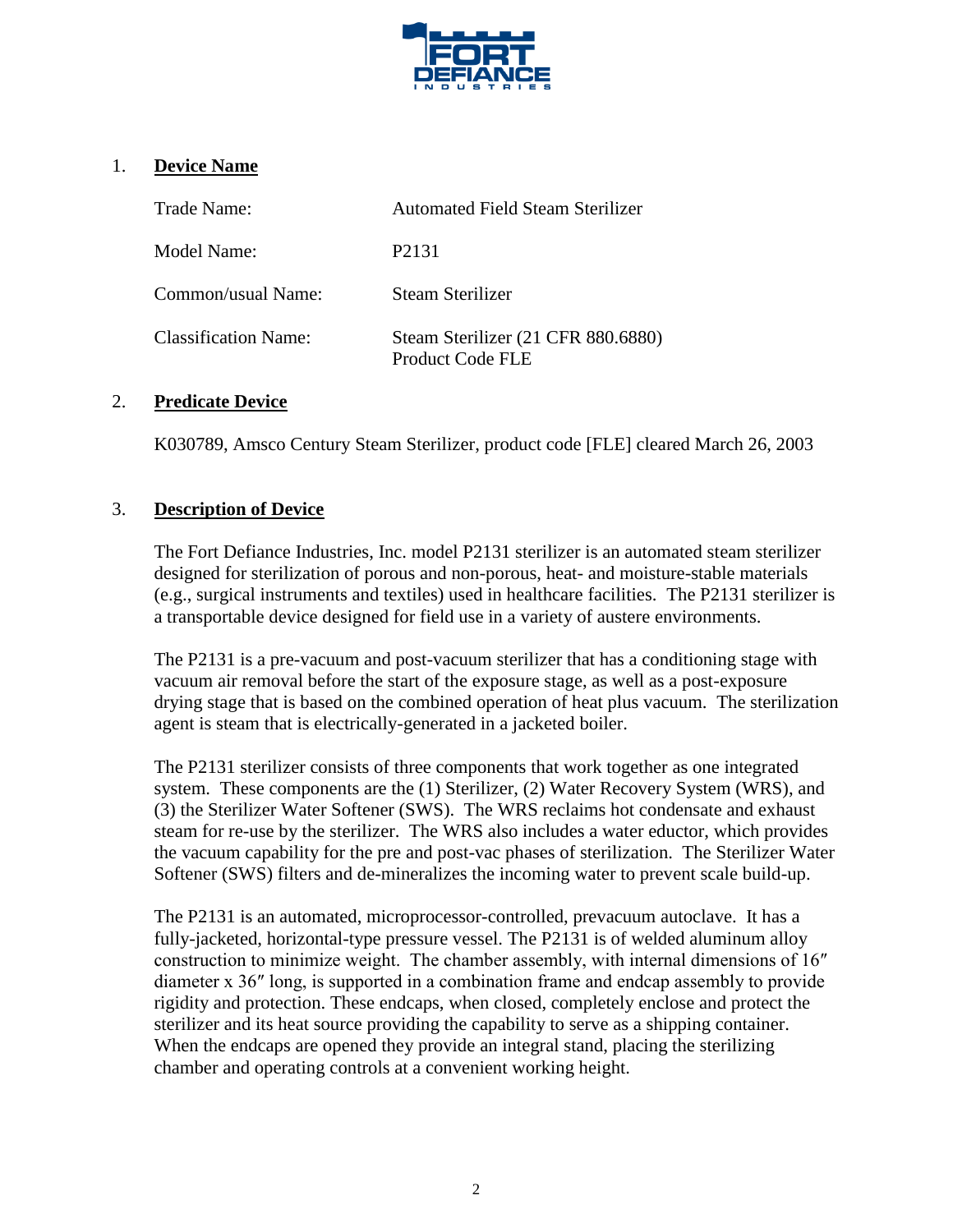

## 4. **Intended Use**

The Fort Defiance Industries, Inc. Automated Field Steam Sterilizer Model P2131 is designed for sterilization of porous and non-porous, heat- and moisture-stable materials (e.g., surgical instruments and textiles) used in healthcare facilities. The P2131 sterilizer is a transportable device designed for field use in a variety of austere environments.

The Fort Defiance Automated Field Steam Sterilizer is equipped with the following factoryvalidated preprogrammed sterilization cycles:

| <b>Cycle</b>                  | <b>Recommended Use</b>                                                           | <b>Max</b><br><b>Load</b>       | <b>Exposure</b><br><b>Temperature</b><br>$(^{\circ}F/^{\circ}C)$ | <b>Exposure</b><br><b>Time</b><br>(minutes) | $Dry$<br><b>Time</b><br>(minutes) |
|-------------------------------|----------------------------------------------------------------------------------|---------------------------------|------------------------------------------------------------------|---------------------------------------------|-----------------------------------|
| Immediate<br>Use<br>(IUSS)    | Unwrapped nonporous<br>(e.g., instruments) and<br>porous items in mixed<br>loads | 36 lbs.                         | 270/132                                                          | $\overline{4}$                              | $\overline{0}$                    |
| <b>Textiles</b>               | Textile packs                                                                    | 3 textile<br>packs <sup>1</sup> | 270/132                                                          | $\overline{4}$                              | $5^2$                             |
| Wrapped<br><b>Instruments</b> | Wrapped<br>instruments/utensils                                                  | 36 lbs.                         | 270/132                                                          | 4                                           | 20 <sup>2</sup>                   |
| Wrapped<br><b>Instruments</b> | Wrapped<br>instruments/utensils                                                  | 36 lbs.                         | 270/132                                                          | 10                                          | $20^2$                            |
| <b>Bowie-Dick</b><br>Test     | Test                                                                             | <b>NA</b>                       | 273/134                                                          | 3.5                                         | $\overline{0}$                    |
| Vacuum Leak<br>Test           | Test                                                                             | <b>NA</b>                       | <b>NA</b>                                                        | Test time<br>20                             | $\overline{0}$                    |

 $1$  AAMI standard 16-towel pack (9"x9"x6").

<sup>2</sup> Dry times default to established standard conditions, but can be manually increased.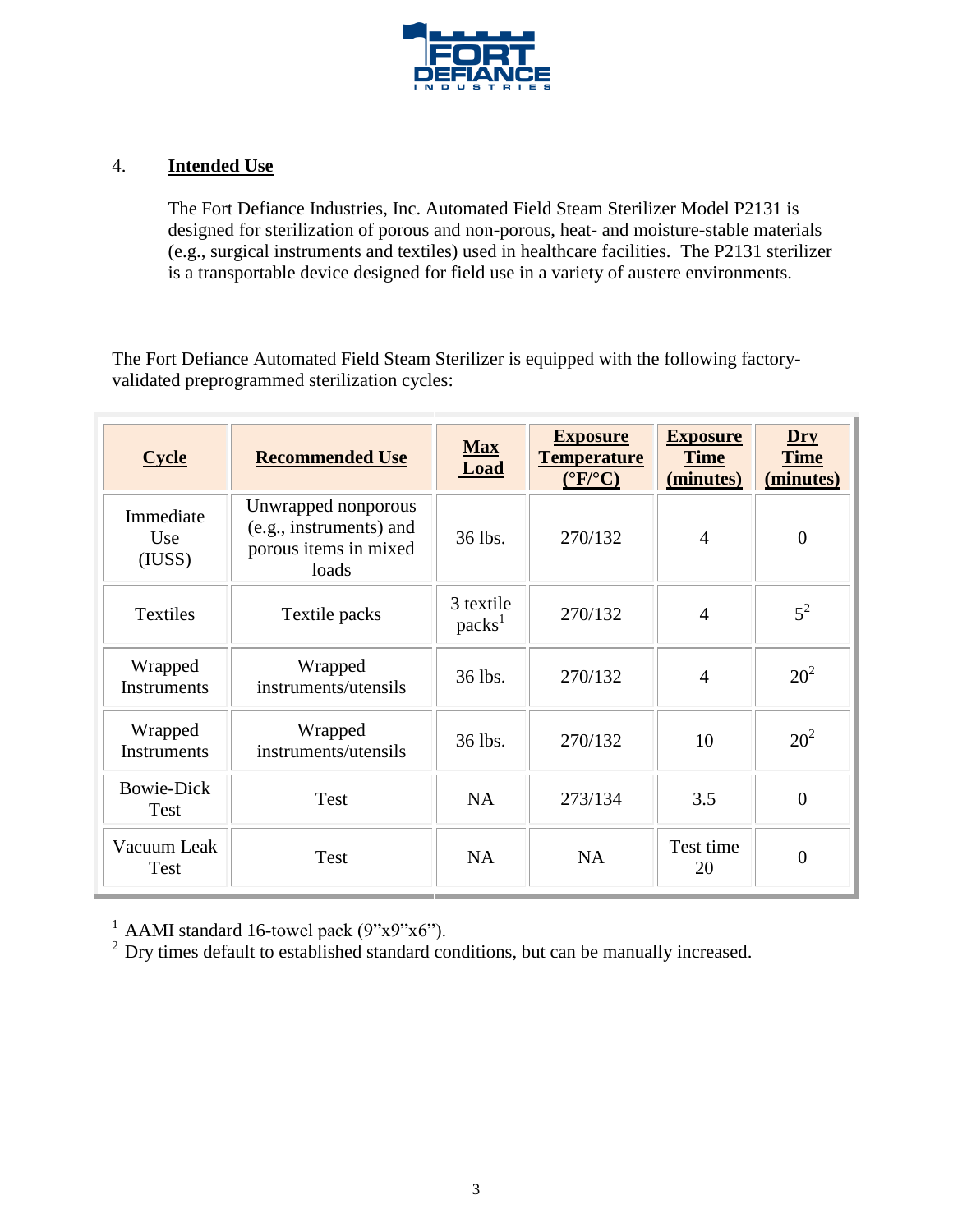

# 5. **Substantial Equivalence**

The previously cleared device and the P2131 Sterilizer are both traditional pre-vacuum steam sterilizers of similar chamber size using 4 and 10 minute 270°F cycles with the same Intended Use. Both sterilizers use electric heaters to generate steam, water eductors for vacuum, and electronic controllers with touch screens for cycle control. The main difference between the devices is that the P2131 is a transportable device so it uses lightweight aluminum for the frame, jacket and chamber instead of stainless steel for the chamber and carbon steel for the boiler. This provides some new technological differences from the predicate, but the differences do not affect the safety or effectiveness of the device. The table below provides a summary of the proposed new device and predicate device technological characteristics.

| <b>Technological</b><br><b>Characteristic</b> | <b>New Device</b><br><b>Fort Defiance Industries</b><br><b>Automated Field Steam Sterilizer</b> | <b>Predicate Device</b><br><b>STERIS</b><br><b>AMSCO Century Steam Sterilizer</b> |
|-----------------------------------------------|-------------------------------------------------------------------------------------------------|-----------------------------------------------------------------------------------|
|                                               |                                                                                                 |                                                                                   |
| <b>Intended Use</b>                           | A steam sterilizer designed for                                                                 | A steam sterilizer designed for                                                   |
|                                               | sterilization of porous and non-porous,                                                         | sterilization of non-porous and porous,                                           |
|                                               | heat- and moisture-stable materials                                                             | heat- and moisture-stable materials in                                            |
|                                               | (e.g., surgical instruments and textiles)                                                       | healthcare facilities.                                                            |
|                                               | in healthcare facilities. The P2131                                                             |                                                                                   |
|                                               | sterilizer is a transportable device                                                            |                                                                                   |
|                                               | designed for field use in a variety of                                                          |                                                                                   |
|                                               | austere environments.                                                                           |                                                                                   |
| Operating                                     | Steam is the sterilization agent.                                                               | Steam is the sterilization agent.                                                 |
| Principle                                     | Traditional.                                                                                    | Traditional.                                                                      |
| Sterilization                                 | <b>Factory Pre-Programmed</b>                                                                   | <b>Factory Pre-Programmed</b>                                                     |
| Cycles                                        |                                                                                                 | Prevac $3/1$ @ $270^{\circ}$ F                                                    |
|                                               | Prevac 4/0 @ 270°F                                                                              | Prevac 10/1 @ 270°F                                                               |
|                                               | Prevac 4/5 @ 270°F                                                                              | Prevac 4/3 @ 270°F                                                                |
|                                               | Prevac 4/20 @ 270°F                                                                             | Prevac 4/20 @ 270°F                                                               |
|                                               | Prevac 10/20 @ 270°F                                                                            | Prevac 3/16 @ 275°F                                                               |
|                                               | Bowie-Dick & Vacuum Leak tests                                                                  | 4 Gravity cycles                                                                  |
|                                               |                                                                                                 | Bowie-Dick & Vacuum Leak tests                                                    |
| <b>Chamber Size</b>                           | 16" dia. x 36" lg.                                                                              | $16"$ x $16"$ x $26"$                                                             |
| & Volume                                      | 4.2 cf. (118.6 L)                                                                               | 3.9 cf. (108.7 L)                                                                 |
| Design                                        | Steam-jacketed                                                                                  | Steam-jacketed                                                                    |
| Chamber                                       | ASME Section VIII, Div. I certified                                                             | ASME Section VIII, Div. I certified                                               |
|                                               | Aluminum chamber, door,                                                                         | Stainless steel chamber, door, trays                                              |
|                                               | trays, frame and boiler                                                                         | and frame. Carbon steel boiler.                                                   |
|                                               | (Aluminum for lighter weight)                                                                   |                                                                                   |
| <b>Steam Source</b>                           | Integrated steam boiler.                                                                        | Integrated steam boiler or                                                        |
|                                               |                                                                                                 | optional house steam.                                                             |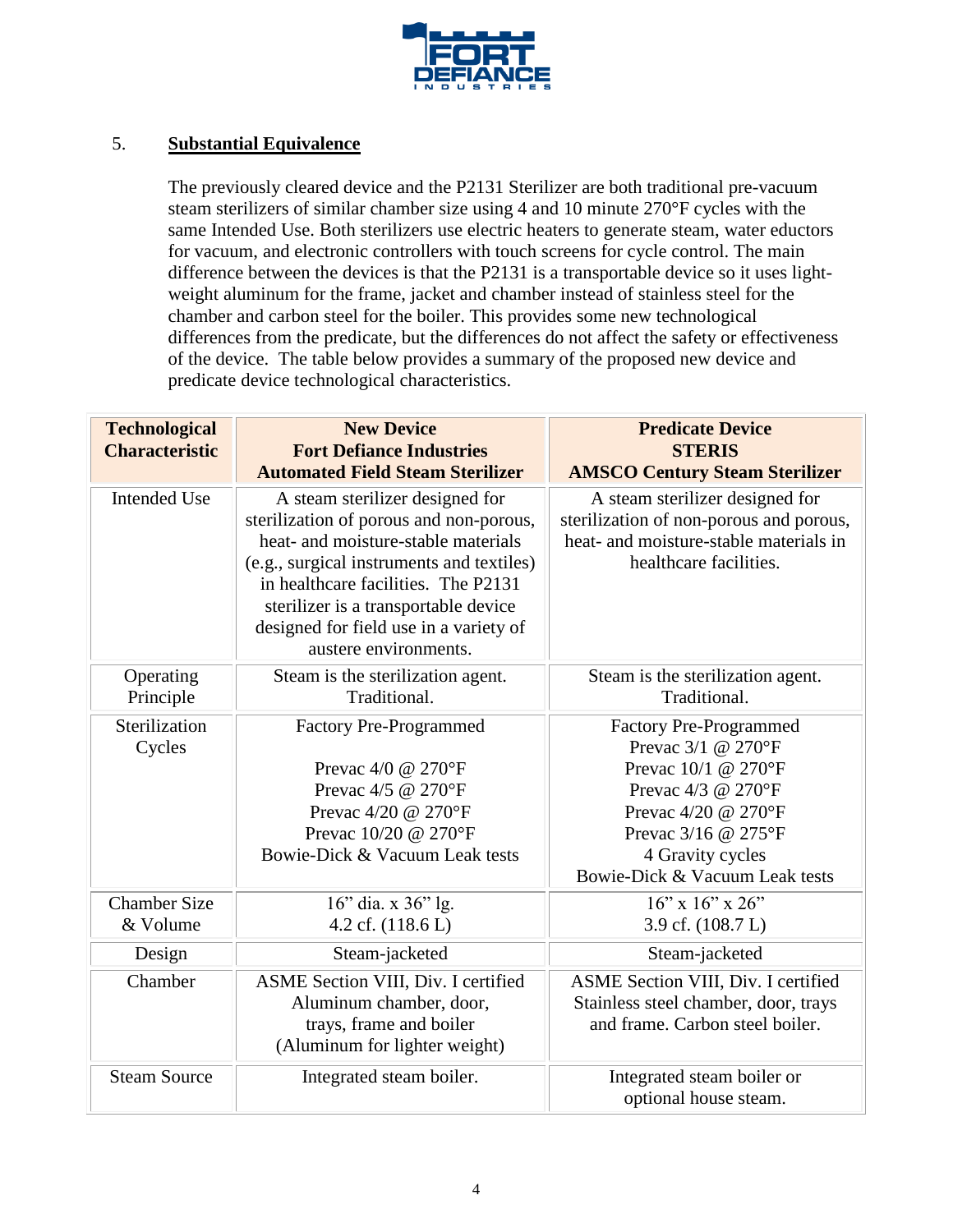

| <b>Technological</b><br><b>Characteristic</b>  | <b>New Device</b><br><b>Fort Defiance Industries</b><br><b>Automated Field Steam Sterilizer</b> | <b>Predicate Device</b><br><b>STERIS</b><br><b>AMSCO Century Steam Sterilizer</b> |
|------------------------------------------------|-------------------------------------------------------------------------------------------------|-----------------------------------------------------------------------------------|
| <b>Steam</b><br>Generation                     | <b>Electric</b> heaters                                                                         | Electric heaters                                                                  |
| Vacuum System                                  | Water eductor                                                                                   | Water eductor                                                                     |
| Control                                        | Electronic controller                                                                           | Electronic controller                                                             |
| Technology                                     | <b>Touch Screen</b>                                                                             | <b>Touch Screen</b>                                                               |
| Process                                        | Chamber pressure transmitter.                                                                   | Chamber pressure transmitter.                                                     |
| <b>Monitors</b>                                | Dual element chamber drain                                                                      | Dual element chamber drain                                                        |
|                                                | temperature sensor.                                                                             | temperature sensor.                                                               |
| <b>Safety Pressure</b><br><b>Relief Valves</b> | <b>ASME</b> approved                                                                            | <b>ASME</b> approved                                                              |
| Electrical<br>(Controls)                       | 120V, 1Ø, 50/60 Hz                                                                              | $120V$ , $1\phi$ , $50/60$ Hz                                                     |
| Electrical                                     | 208V, 3Ø, 50/60Hz, 30A                                                                          | 208V, 3Ø, 50/60Hz, 83A                                                            |
| (Boiler)                                       |                                                                                                 | 240V, 3Ø, 50/60Hz, 72A                                                            |
|                                                |                                                                                                 | 480V, 3Ø, 50/60Hz, 37A                                                            |

### 6. **Effectiveness**

Effectiveness of sterilizer function and exposure time recommendations was demonstrated by complete kill of biological indicators and by verifying an appropriate safety factor or sterility assurance level (SAL) of at least  $10^{-6}$  probability of survival. Fort Defiance validates its sterilization cycles using recommended practices, standards and guidelines developed by independent organizations such as the Association for the Advancement of Medical Instrumentation (AAMI). The Fort Defiance Automated Field Steam Sterilizer has been validated to meet the requirements of ANSI/AAMI ST8:2013, *Hospital Steam Sterilizers.*

### 7. **Safety**

The Fort Defiance Automated Field Steam Sterilizer Model P2131 has been designed, constructed and tested to meet the safety and performance requirements of various national safety codes and standards. The Model P2131 sterilizer will comply with the following requirements: